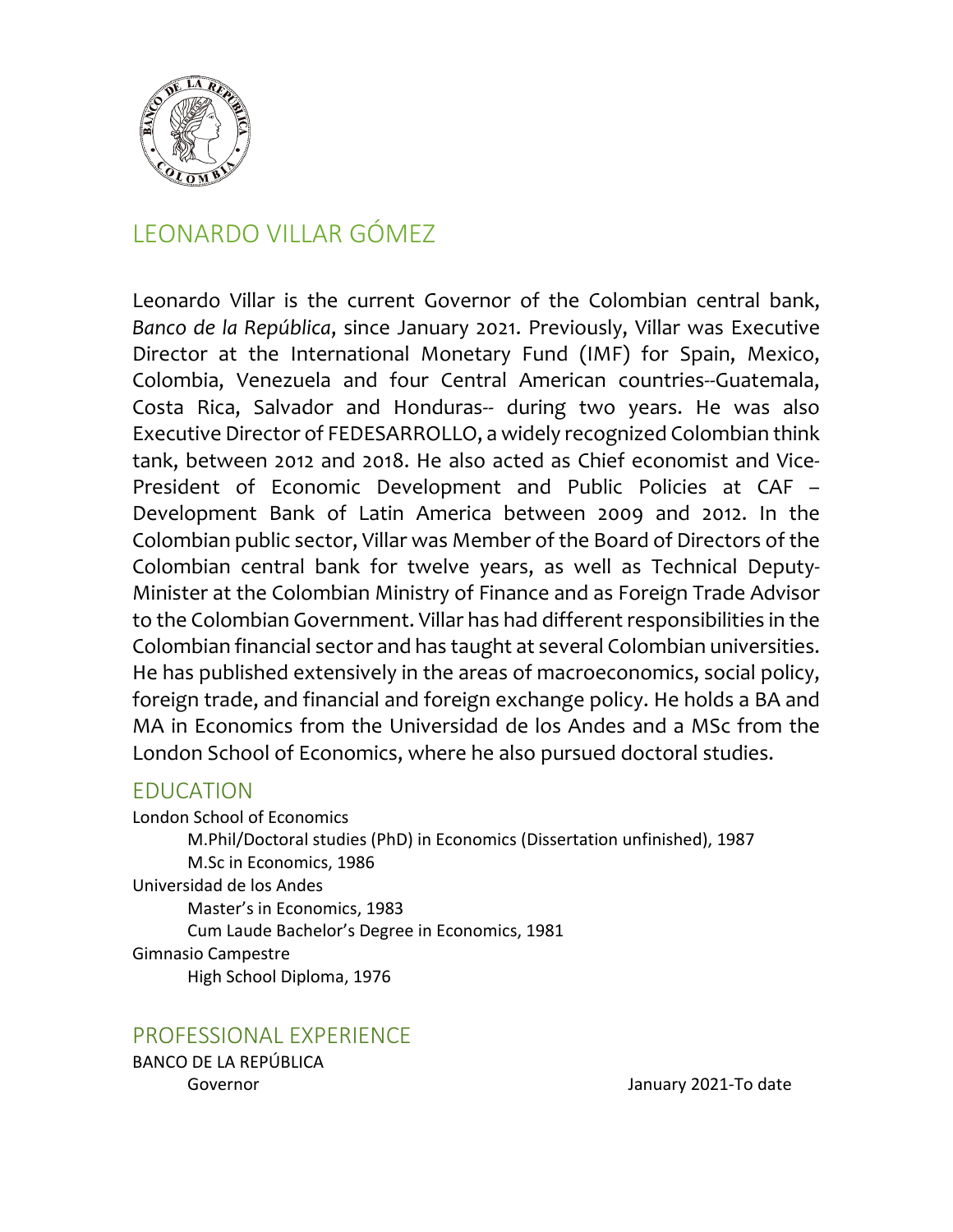# BANCO DE LA REPÚBLICA

**COLOMBIA** 

| INTERNATIONAL MONETARY FUND (IMF)<br>Executive Director - OEDCE<br>Representative to the IMF Board for Colombia,                           | Nov. 2018 - Oct. 2020                           |
|--------------------------------------------------------------------------------------------------------------------------------------------|-------------------------------------------------|
| Costa Rica, El Salvador, España. Guatemala, Honduras,<br>México and Venezuela. Alternate Executive Director - OEDCE, Nov. 2020 - Dec. 2020 |                                                 |
| <b>FEDESARROLLO</b>                                                                                                                        |                                                 |
| <b>Executive Director</b>                                                                                                                  | Apr. 2012 – Oct. 2018                           |
| CORPORACIÓN ANDINA DE FOMENTO<br>Chief Economist and Vice President of Development                                                         |                                                 |
| <b>Strategies and Public Policy</b><br>Vice President of Financial Systems                                                                 | Jul. 2009 - Apr. 2012<br>Mar. 2009 - Jul. 2009  |
| <b>BANCO DE LA REPÚBLICA</b>                                                                                                               |                                                 |
| Member of the Board of Directors                                                                                                           | Feb. 1997 - Mar. 2009                           |
| MINISTRY OF FINANCE AND PUBLIC CREDIT<br><b>Technical Deputy Minister</b>                                                                  | Aug. 1994 - Jan. 1997                           |
| INDEPENDENT INTERNATIONAL CONSULTANT<br>Individual Consultant,<br>Inter-American Development Bank                                          | May 1994 - Jun. 1994                            |
| <b>BANCO DE COMERCIO EXTERIOR - BANCOLDEX</b><br>Vice President of Economic Research<br>and Planning                                       | Mar. 1992 - Jul. 1994                           |
| <b>COLOMBIAN BANKING ASSOCIATION</b><br><b>Technical Vice President and Editor of</b><br>Revista Banca y Finanzas                          | Feb. 1991 - Feb. 1992                           |
| MINISTRY OF ECONOMIC DEVELOPMENT<br>Advisor to the Foreign Trade Board                                                                     | Oct. 1989 - Jan. 1991                           |
| <b>FEDESARROLLO</b><br>Researcher and Editor of Revista Coyuntura Económica<br>Researcher                                                  | Oct. 1987 – Sept. 1989<br>Feb. 1983 - Jul. 1985 |
| CENTRO DE ESTUDIOS SOBRE DESARROLLO ECONÓMICO - CEDE                                                                                       |                                                 |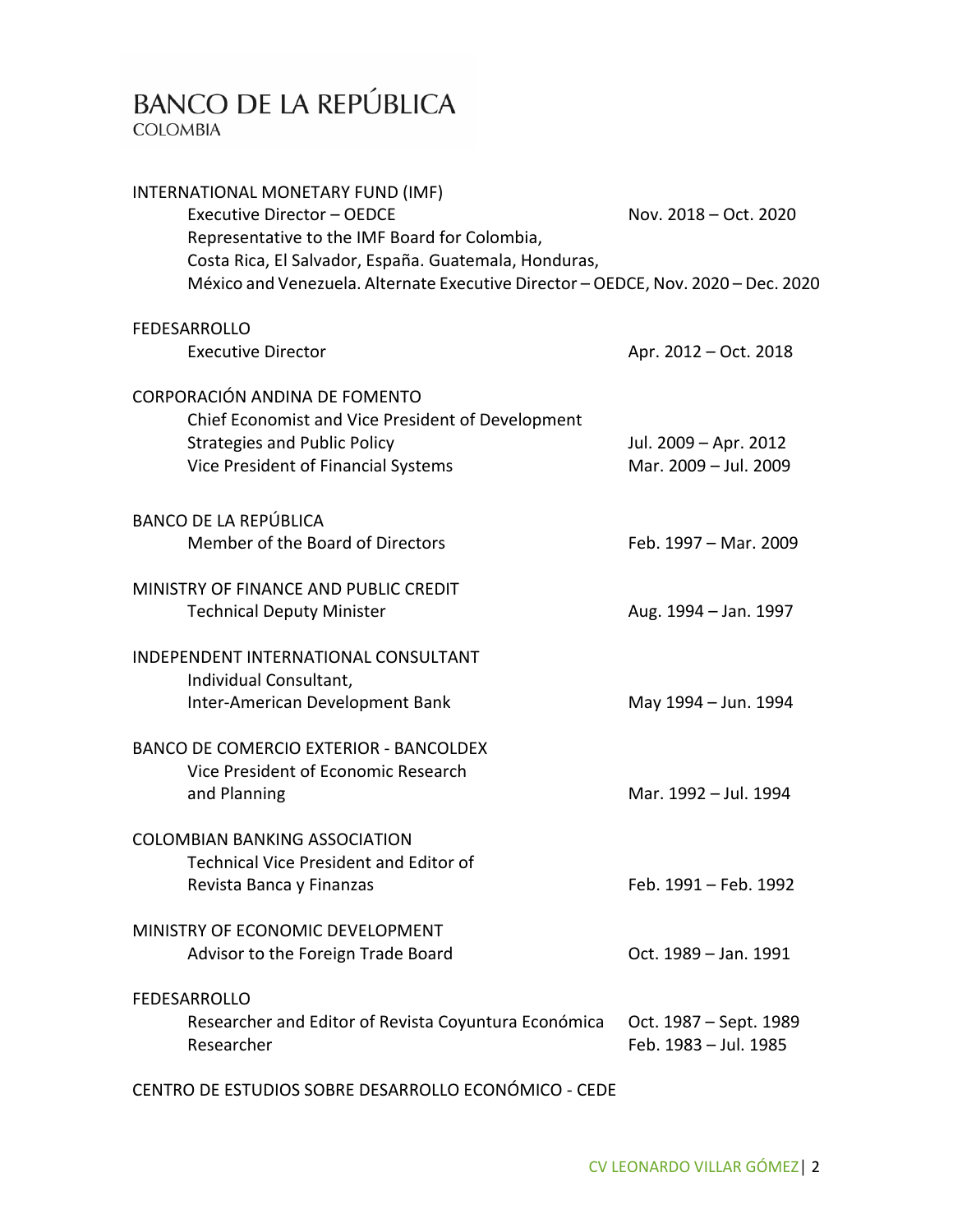| <b>Research Assistant</b>                                                                               | Feb. 1981 – Dec. 1982 |
|---------------------------------------------------------------------------------------------------------|-----------------------|
| CORPORACIÓN CENTRO REGIONAL DE POBLACIÓN - CCRP<br><b>Research Assistant</b>                            | Jan. 1980 – Jan. 1981 |
| <b>SPECIAL COMMISSIONS</b>                                                                              |                       |
| Commission to Study Public Spending and Investment<br>in Colombia Appointed by the Colombian government |                       |
| (Decree 320 of Feb. 28, 2017)                                                                           | Mar. 2017 - Dec. 2017 |
| <b>Fiscal Rule Advisory Committee</b>                                                                   |                       |
| Member appointed by the Colombian government                                                            | May 2012 – Oct. 2018  |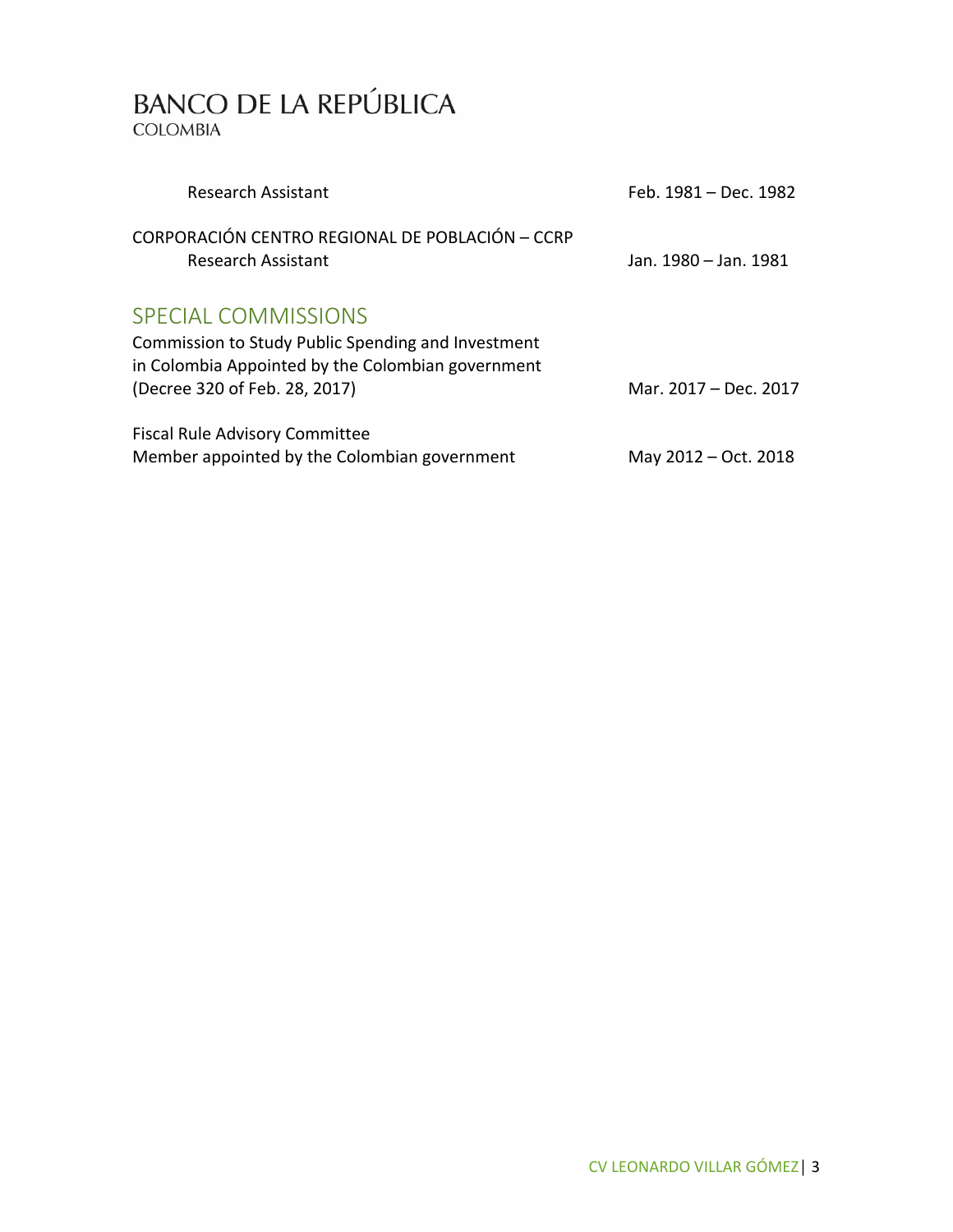Commission of Experts on Tax Equity and Competitiveness Appointed by the Colombian government (Decree 327 of February 25, 2015) Feb. 2015 – Dec. 2015

#### RESEARCH AND PUBLICATIONS

-"Mercados Laborales, Informalidad y Protección para la Vejez". Article published as Chapter 11 in FEDESARROLLO: 50 Años de Influencia en Política Pública, Editor, Ximena Cadena, FEDESARROLLO, August 2020. Pp. 228-252. Online version available at <https://www.repository.fedesarrollo.org.co/handle/11445/4052>

-Lucha contra la Corrupción en Colombia: Reflexiones y Propuestas. Editor in conjunction with Daphne Álvarez. Fedesarrollo, Bogotá, August 2018. Online version available at <https://www.repository.fedesarrollo.org.co/handle/11445/3642>

-"Taxonomía de la informalidad en América Latina". (Co-authored with Cristina Fernández, Nicolás Gómez and Paola Vaca), in Coyuntura Económica: Investigación Económica y Social, Fedesarrollo, Vol. 47 Nos. 1 & 2, December 2017. Online version available at [https://www.repository.fedesarrollo.org.co/handle/11445/3655.](https://www.repository.fedesarrollo.org.co/handle/11445/3655) Earlier version in Documentos de Trabajo de Fedesarrollo, Working Paper No. 75, October, 2017. Online version available at https://www.repository.fedesarrollo.org.co/handle/11445/3476

-"Una propuesta de reforma del esquema de protección económica a la vejez en Colombia" (Co-authored with David Forero), in Economía Colombiana, Revista de la Contraloría General de la República, No. 352, April-June 2018, pp. 44-54.

-"Elementos para una propuesta de reforma del sistema de protección económica para la vejez en Colombia" (Co-authored with David Forero), Cuadernos de Fedesarrollo, No. 58, March 2018. Online version available at <https://www.repository.fedesarrollo.org.co/handle/11445/3554>

-Informe Final de la Comisión del Gasto y la Inversión Pública. (Co-authored with Raquel Bernal, Jorge Iván González, Juan Carlos Henao, Roberto Junguito, Marcela Meléndez, Armando Montenegro, Juan Carlos Ramírez, José Darío Uribe and Natalia Salazar-Technical Secretariat), Fedesarrollo, December 2017. Online version available at <https://www.repository.fedesarrollo.org.co/handle/11445/3516>

-"Jota Uribe: Artífice de la Estrategia de Inflación Objetivo y la Política Monetaria Contracíclica en Colombia," in Adolfo Meisel and María Teresa Ramírez (eds.), Tres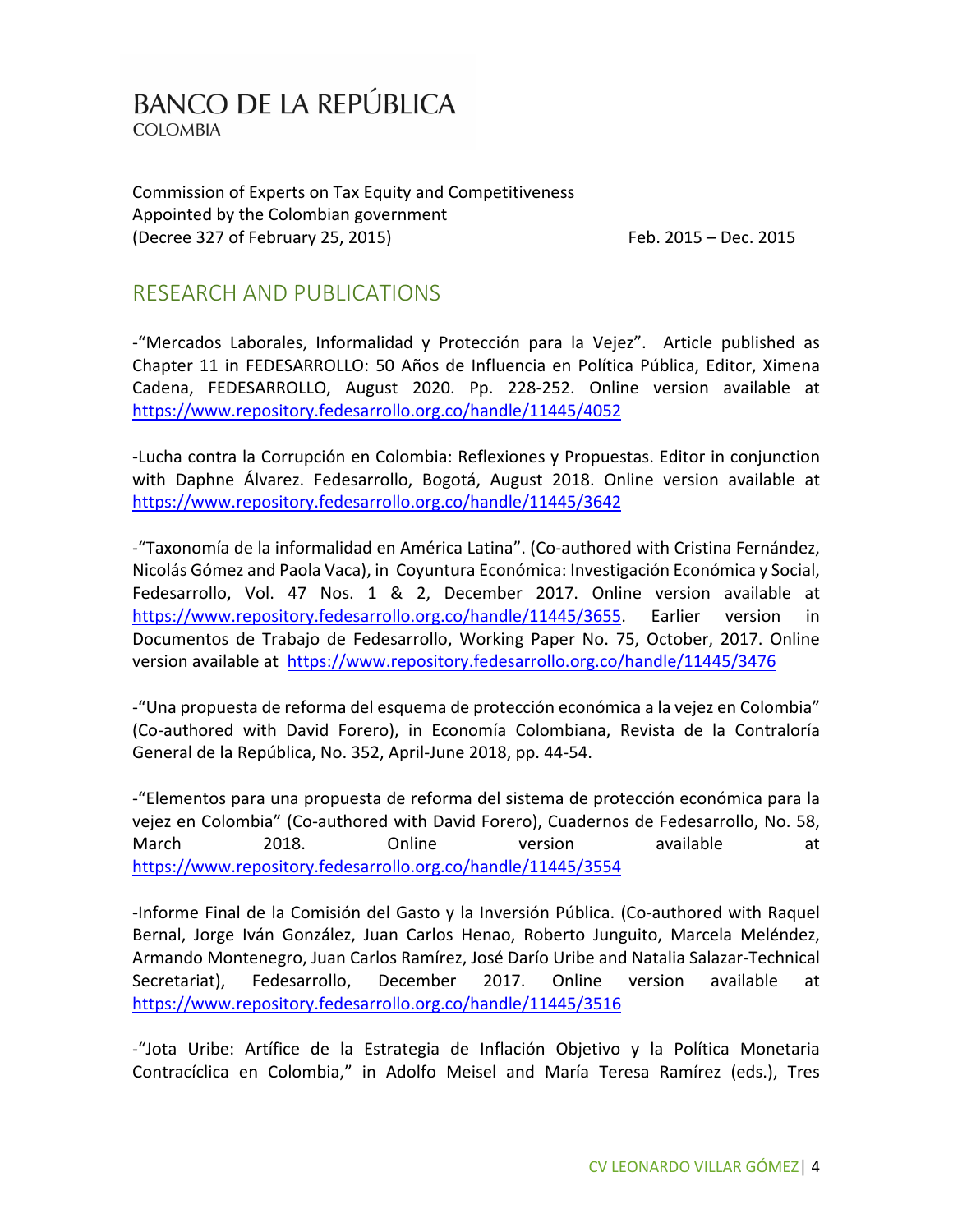Banqueros Centrales, Banco de la República, 2017, pp. 271-308. Online version available at <https://repositorio.banrep.gov.co/handle/20.500.12134/7182>

-"Protección económica para la vejez en Colombia: ¿estamos preparados para el envejecimiento de la población?" (Co-authored with Carmen Elisa Flórez; Natalia Valencia; Juan D. Alzate and David Forero), in Coyuntura Económica: Investigación Económica y Social, Fedesarrollo, Vol. 46 No. 2, December 2016. Online version available at <https://www.repository.fedesarrollo.org.co/handle/11445/3465>

-"Tendencias demográficas y sus efectos sobre los mercados de capitales y las inversiones de los fondos de pensiones," in FIAP, Las oportunidades y desafíos de las inversiones de los fondos de pensiones y del ahorro previsional voluntario, Proceedings of the International Seminar of the International Federation of Pension Fund Managers, FIAP, Santiago de Chile, December 2016, pp.167-185.

-"Nuevamente a pensar en la descentralización y en las transferencias territoriales" (Coauthored with Natalia Salazar), in Economía Colombiana, Revista de la Contraloría General de la República, No. 347, September-December 2016, pp. 11-19.

-"A Taxonomy of Colombia's Informal Labor Market" (Co-authored with Cristina Fernández), in Coyuntura Económica: Investigación Económica y Social, Fedesarrollo, Vol. 46 No, 1, June 2016. Also in Fedesarrollo Working Paper No. 73, November 2016. Online version available at <https://www.repository.fedesarrollo.org.co/handle/11445/3353>

-"The Impact of Lowering the Payroll Tax on Informality in Colombia" (Co-authored with Cristina Fernández), in Economia, Journal of the Latin America and Caribbean Economic Association (LACEA), Vol. 18, No. 1, Fall, 2017. Published by Brookings Institution Press, pp.125-155. (Article). Earlier version in Fedesarrollo Working Paper No. 72 - October 2016. Online version available<https://www.repository.fedesarrollo.org.co/handle/11445/3300>

-"Informality and Inclusive Growth in Latin America: The Case of Colombia" (Co-authored with Cristina Fernández), Institute of Development Studies, IDS Working Paper No.469, June 2016. Online version available [https://www.ids.ac.uk/publications/informality-and](https://www.ids.ac.uk/publications/informality-and-inclusive-growth-in-latin-america-the-case-of-colombia/)[inclusive-growth-in-latin-america-the-case-of-colombia/.](https://www.ids.ac.uk/publications/informality-and-inclusive-growth-in-latin-america-the-case-of-colombia/)

-Informe Final de la Comisión de Expertos para la Equidad y la Competitividad Tributaria (Co-authored with Ricardo Bonilla, Rosario Córdoba, Alfredo Lewin, Oscar Darío Morales, Soraya Montoya, Guillermo Perry, Julio Roberto Piza, Miguel Urrutia and Natalia Salazar (Technical Secretariat), Fedesarrollo, Bogotá, December 2015. Online version available <https://www.repository.fedesarrollo.org.co/handle/11445/2879>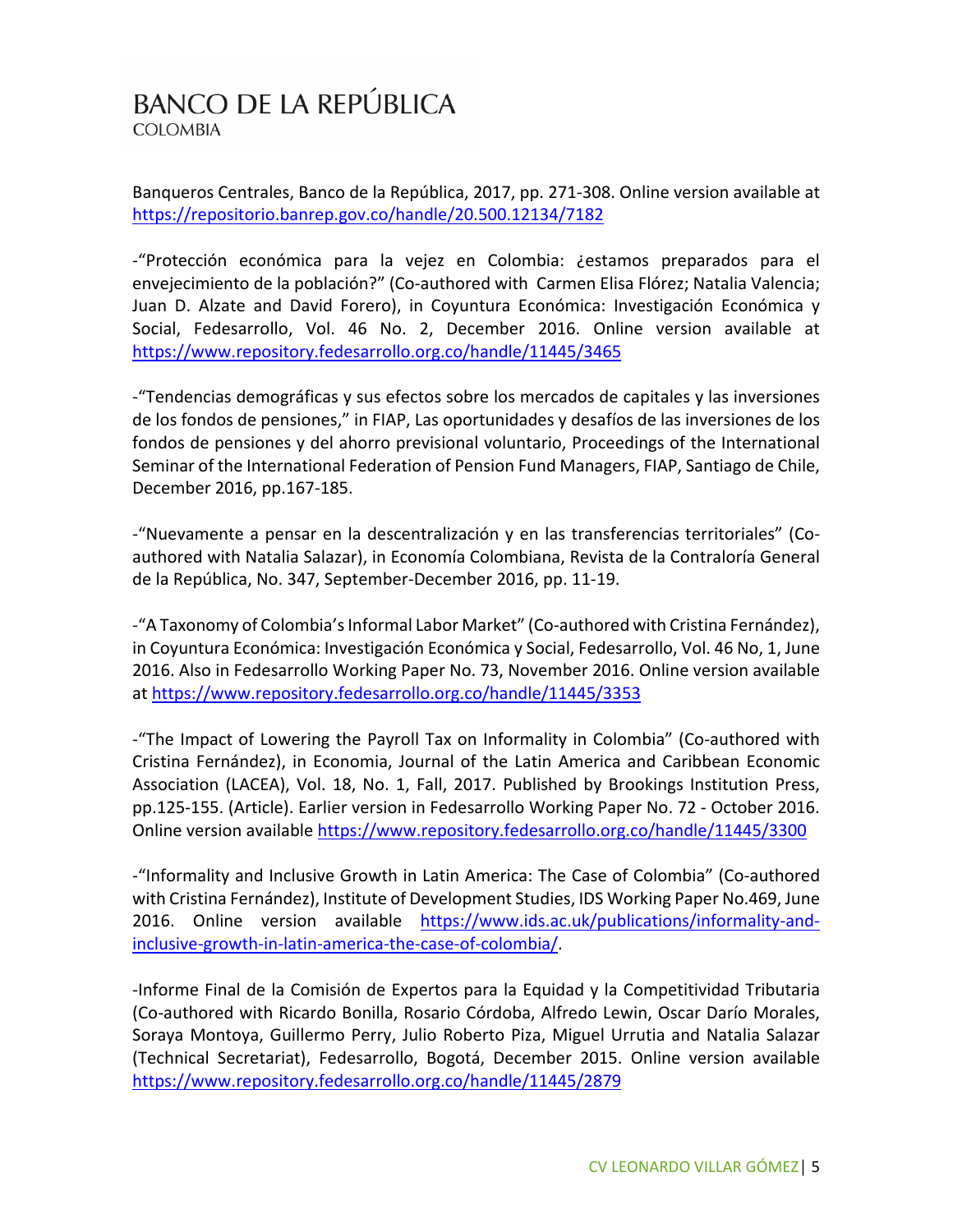-"¿Hay vida después de las bonanzas?" (Co-authored with Cristina Fernández and Paulo Sánchez), in Coyuntura Económica: Investigación Económica y Social, Vol. XLV, No. 21, Fedesarrollo, December 2015. Earlier version published as Fedesarrollo Working Paper No. 68, August 2015. A summarized version is available in Carta Financiera, No. 171, ANIF, September 2015.

-"Finanzas Territoriales en una Nueva Coyuntura Post Auge Petrolero," in Autonomía Territorial, Revista de la Federación Nacional de Departamentos, No. 3, November 2015, pp. 49-51.

-Misión Colombia Envejece: Cifras, Retos y Recomendaciones, Director of the Fedesarrollo and Fundación Saldarriaga Concha research project, September 2015. Co-authored Chapter 1 (pp. 15-79): "El proceso de envejecimiento de la población en Colombia:1985 – 2050" (with Carmen Elisa Flórez, Nadia Puerta and Luisa Berrocal); Chapter 2 (pp.81-161) "Protección económica a la población mayor en Colombia" (with Carmen Elisa Flórez, David Forero, Natalia Valencia-López, Nadia Puerta and Felipe Botero), and Chapter 4 (pp. 241- 283): "Ahorro e inversión para la vejez" (with David Forero, Carmen Elisa Flórez, Nadia Puerta, Érika Enríquez, Natalia Valencia López and Juan Pablo Alzate). Virtual book available at<https://www.fedesarrollo.org.co/sites/default/files/envejece.pdf>

-"Política cambiaria, monetaria y fiscal: ¿ha aprendido Colombia a mitigar los efectos de las crisis? (Co-authored with José Vicente Romero and César Pabón). Fedesarrollo, Project prepared for the Konrad Adenauer Stiftung Foundation, KAS, July 2015. Online version available at <https://www.repository.fedesarrollo.org.co/handle/11445/2381>

-"Colombia: Una mirada desde la visión multipilar" (Co-authored with David Forero and Alejandro Becerra), in Rodrigo Acuña (coordinator), Cómo fortalecer los sistemas de pensiones latinoamericanos: experiencias, lecciones y propuestas, published by Sura Asset Management, Chile, March 2015.

-"Singular Focus or Multiple Objective? What the Data Tell Us about Inflation Targeting in Practice in Latin America" (Co-authored with Adolfo Barajas, Roberto Steiner and César Pabón), in Economia, Journal of the Latin America and Caribbean Economic Association (LACEA), Vol 15, No. 1, Fall, 2014. pp. 177-213.

-"Bonanzas Temporales de Recursos y Producción Manufacturera: Una Perspectiva Global" (Co-authored with Cristina Fernández), in Monetaria, Vol. XXXVI, No. 2, Centro de Estudios Monetarios Latinoamericanos, CEMLA, July-December 2014. Version in English in Monetaria, English versión, Vol. II, No. 2, CEMLA, July-December 2014. An earlier version of the same paper appears in Fedesarrollo Working Paper No. 60, January 2014 [\(https://www.repository.fedesarrollo.org.co/bitstream/handle/11445/235/WP\\_2014\\_No\\_](https://www.repository.fedesarrollo.org.co/bitstream/handle/11445/235/WP_2014_No_60.pdf?sequence=1&isAllowed=y)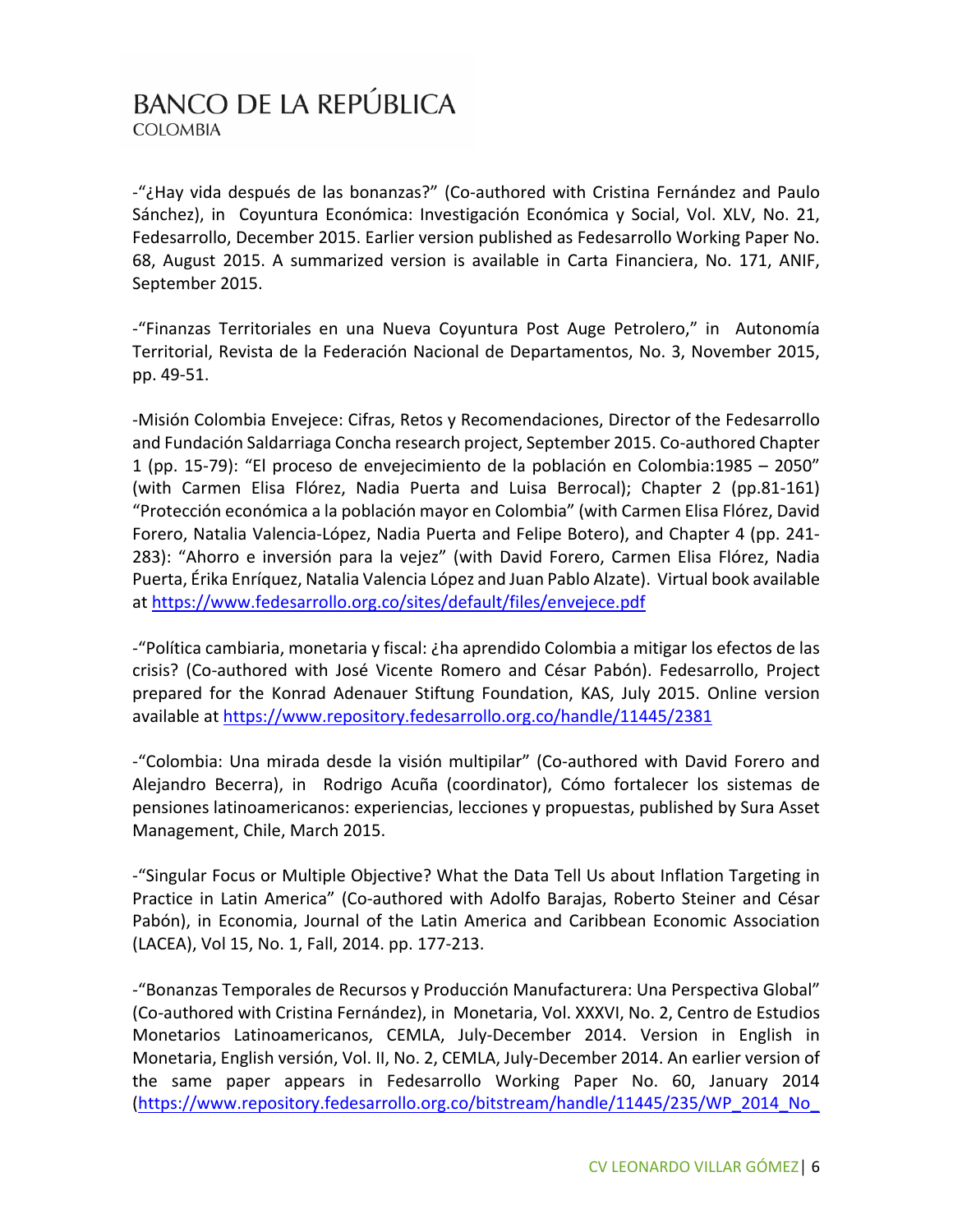[60.pdf?sequence=1&isAllowed=y](https://www.repository.fedesarrollo.org.co/bitstream/handle/11445/235/WP_2014_No_60.pdf?sequence=1&isAllowed=y) ). Also as a Fedesarrollo research report for CAF, March 2014 [\(https://www.repository.fedesarrollo.org.co/handle/11445/235\)](https://www.repository.fedesarrollo.org.co/handle/11445/235).

-"Banco Central Independiente y Política Monetaria Contracíclica," in Revista Javeriana, No. 805, Vol. 150, Year 81, June 2014, pp. 34-39.

-Perspectivas Fiscales 2014-2018: Escenarios Alternativos y Necesidades de Recursos para el Cuatrienio (Co-authored with David Forero), Cuadernos de Fedesarrollo No. 52, Fedesarrollo, April 2014. Online version available at <https://www.repository.fedesarrollo.org.co/handle/11445/147>

-"Infraestructura Regional y Pobreza Rural" (Co-authored with Juan Mauricio Ramírez), Fedesarrollo Working Paper No 61, Fedesarrollo, February 2014. Online version available at <https://www.repository.fedesarrollo.org.co/handle/11445/234>

-"Inflation Targeting in Latin America" (Co-authored with Adolfo Barajas, Roberto Steiner and César Pabón), IDB Working Paper Series No. IDB-WP-473, Inter-American Development Bank, Department of Research and Chief Economist, January 2014. Also in Fedesarrollo Working Paper, No. 58, January 2014. Available at Online version available at <https://www.repository.fedesarrollo.org.co/handle/11445/237>

-"Informe sobre la evolución reciente de la economía venezolana." Research project directed in conjunction with Jonathan Malagón, Fedesarrollo, December 2013. Online version available at <https://www.repository.fedesarrollo.org.co/handle/11445/225>

-"Reforma del Sistema de pensiones y crecimiento Económico: Experiencia de Colombia"(Co-authored with Jonathan Malagón, Julio César Vaca and Carlos Ruiz), in Rodrigo Acuña (coordinator), Contribución del Sistema Privado de Pensiones al Desarrollo Económico de Latinoamérica, Experiencias de Colombia, México, Chile y Perú, book published by SURA Asset Management, Bogotá, Santiago de Chile, pp. 53-104, August 2013. Presentation transcribed in the book: El Ahorro Individual: Mejores Pensiones y Más Desarrollo Económico, published by the Federación Internacional de Administradoras de Fondos de Pensiones, FIAP, Santiago de Chile, 2013.

-Infraestructura de Transporte en Colombia (Co-authored with Tito Yepes, Juan Mauricio Ramírez and Juliana Aguilar). Cuadernos de Fedesarrollo, No. 46, Fedesarrollo, Bogotá, July 2013. Conline version available at <https://www.repository.fedesarrollo.org.co/handle/11445/153>

-"Patrones de Desarrollo en América Latina: ¿Convergencia o Caída en la Trampa del Ingreso Medio?" (Co-authored with Pablo Sanguinetti), Coyuntura Económica – Investigación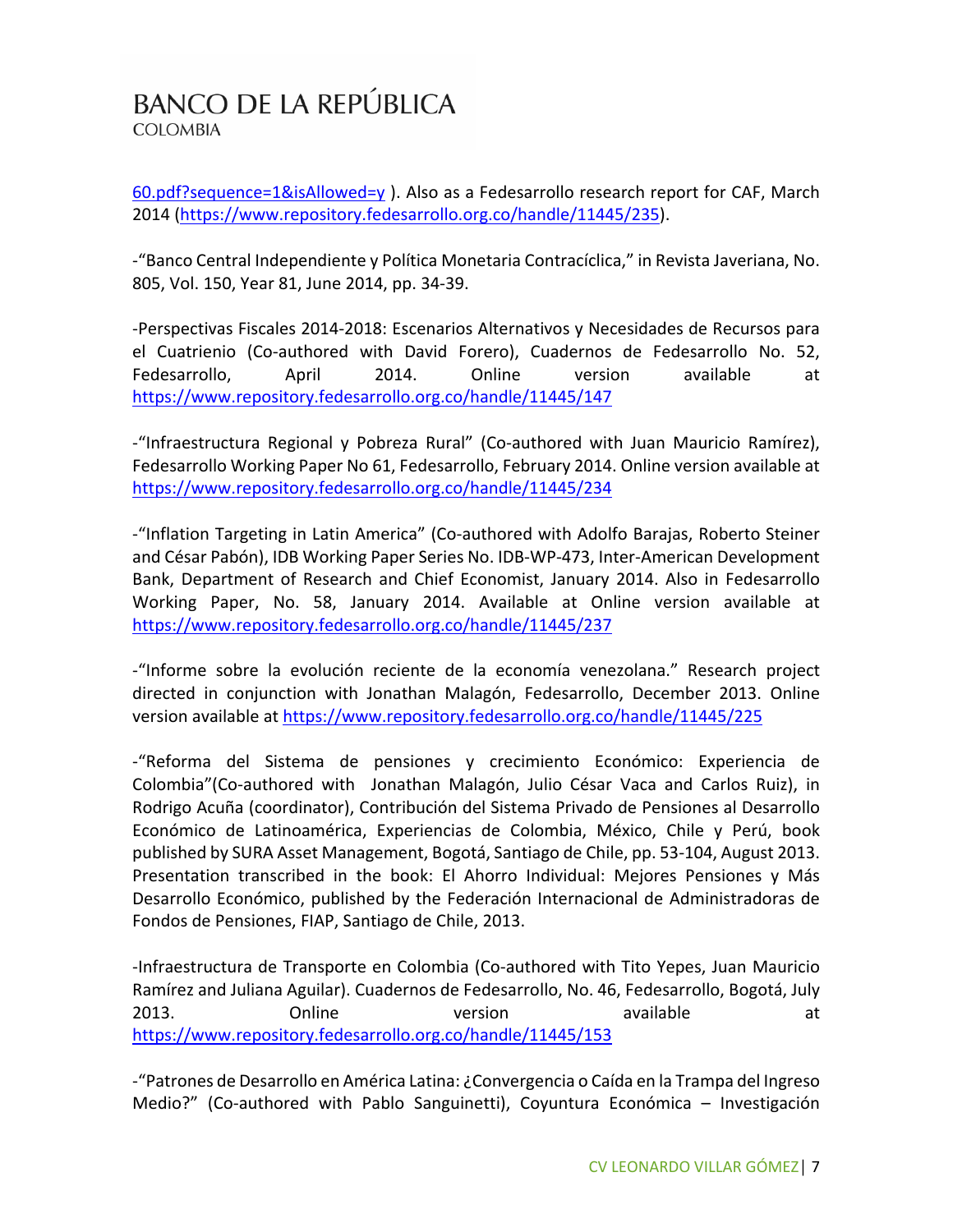Económica y Social, Vol. XLII, No. 21, December 2012. Also in Serie Documentos de Trabajo CAF, Department of Socioeconomic Research, 2011.

-"Comentarios al artículo de Miguel Urrutia y Jorge Llano: 'La Crisis Internacional y Cambiaria de Fin de Siglo en Colombia," in Desarrollo y Sociedad, 67, Universidad de los Andes, Bogotá, First semester, 2011.

-"Integración de los mercados bursátiles de Colombia, Perú y Chile: Un paso importante en la dirección correcta" (Co-authored with Miguel Arango), in Revista Carta Financiera, ANIF, January-March 2011.

-"Latin America: Comments on Financial Regulation and International Capital Flows," in Journal of Globalization and Development: Vol. 1: Iss. 1, Article 15. DOI: [https://www.degruyter.com/document/doi/10.2202/1948-1837.1054/html.](https://www.degruyter.com/document/doi/10.2202/1948-1837.1054/html)

-"Políticas Anticíclicas frente a la crisis: la historia podría estar cambiando," in Economía Colombiana, Revista de la Contraloría General de la República, No. 326, February 2009.

-"Comentarios para el lanzamiento del libro de Javier Fernández Riva: Modelos Clásico y Keynesiano. Un enfoque teórico con especial atención a su relevancia para la economía colombiana." en Revista de Economía Institucional, Universidad Externado de Colombia, Vol.10, No. 18, First semester, 2008.

-"Real Macroeconomic Stability and the Capital Account in Chile and Colombia" (Coauthored with Ricardo Ffrench-Davis), in Ricardo Ffrench-Davis (ed.), Seeking Growth under Financial Volatility, Palgrave, Macmillan, 2006. Earlier version in Borradores de Economía, No. 294, Banco de la República, 2004. DOI:<https://doi.org/10.32468/be.294>

-"¿Reforma financiera estructural o ajustes regulatorios y reforma judicial?," in Debates de Coyuntura Económica, No. 65, Fedesarrollo, September 2006.

-"El Comercio Exterior Colombiano en el Siglo XX" (Co-authored with Pilar Esguerra), in James Robinson & Miguel Urrutia (eds.), Economía Colombiana del Siglo XX: Un Análisis Cuantitativo, Fondo de Cultura Económica and Banco de la República. Bogotá, 2007. Short version in Revista Carta Financiera, ANIF, No. 133, April-May 2006. Earlier version in Borradores de Economía, No. 358, Banco de la República, 2005. DOI: <https://doi.org/10.32468/be.358>

-"Treinta años de Ciclos Crediticios y Represión Financiera: El Papel de los Flujos Externos de Capitales" (Co-authored with David Salamanca and Andrés Murcia), in Revista Carta Financiera, ANIF, No. 130, April 2005.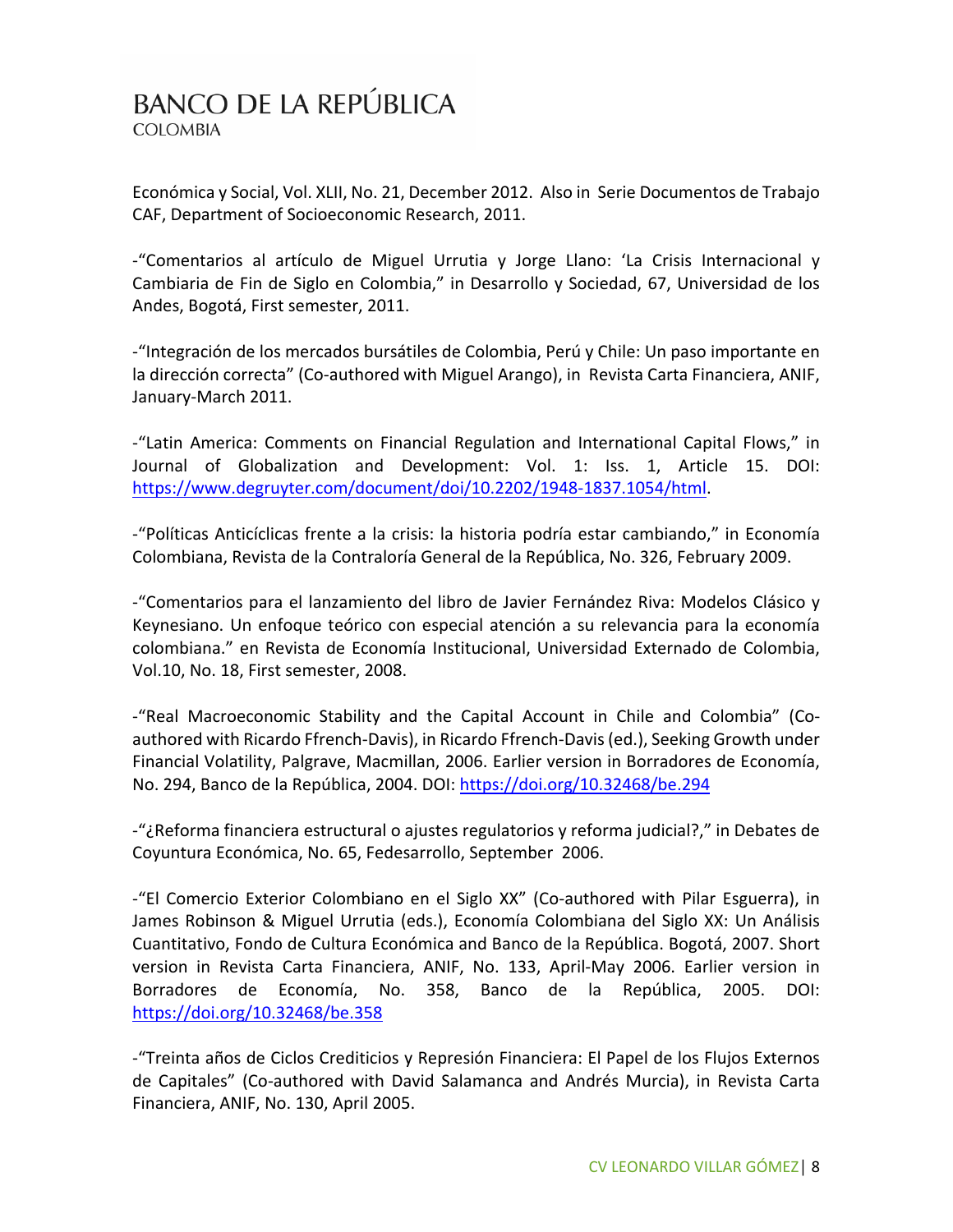-"Un Modelo Teórico sobre Crédito, Represión Financiera y Flujos de Capitales" (Coauthored with David Salamanca), in Revista Ensayos sobre Política Económica, Banco de la República, No. 38, June 2005. Earlier version in Borradores de Economía, No. 323, Banco de la República, 2005. DOI:<https://doi.org/10.32468/be.323>

-"Crédito, Represión Financiera y Flujos de Capitales en Colombia: 1974-2003" (Coauthored with David Salamanca and Andrés Murcia), in Revista Desarrollo y Sociedad, No. 55, Universidad de los Andes, CEDE, First semester, 2005. Earlier version in Borradores de Economía, No. 322, Banco de la República, 2005. DOI:<https://doi.org/10.32468/be.322>

-"Flujos de Capital en Colombia 1970-2005", en Coyuntura Económica, Vol. 35, No. 2, Fedesarrollo, Second semester, 2005. Online version available at <https://www.repository.fedesarrollo.org.co/handle/11445/929>

-"Estabilidad macroeconómica real y la cuenta de capitales en Chile y Colombia" (Coauthored with Ricardo Ffrench-Davis), in Ricardo Ffrench-Davis (ed.), Crecimiento Esquivo y Volatilidad Financiera, Ediciones Mayol – CEPAL, Bogotá. 2005. Earlier version in CEPAL, Documentos de Proyectos, LC/w.9, Santiago de Chile, October 2004.

-"Inflación y Finanzas Públicas", in Revista Ensayos sobre Política Económica, No. 47, Banco de la República, December 2004. DOI: [https://doi.org/10.32468/Espe.4702.](https://doi.org/10.32468/Espe.4702) Earlier version in Borradores de Economía, No. 291, Banco de la República, 2004. DOI: <https://doi.org/10.32468/be.291>

-"El Debate Cambiario y los Dilemas para el Emisor," in Economía Colombiana, Revista de la Contraloría General de la República, No. 297, July-August 2003.

-"Flujos de Capital y Regímenes Cambiarios en la Década de los 90" (Co-authored with Hernán Rincón), in Monetaria, Vol. XXVI, No. 1, Centro de Estudios Monetarios Latinoamericanos (CEMLA), México, January-March 2003. Earlier version in Ensayos sobre Política Económica, No. 39, Banco de la República, Bogotá, June 2001. DOI: <https://doi.org/10.32468/Espe.3901>

-"Capital Flows and Foreign Exchange Regimes in the Colombian Economy" (Co-authored with Hernán Rincón), in Albert Berry & Gustavo Indart (eds.), Critical Issues in International Financial Reform, Transaction Publishers, New Brunswick (USA) and London (UK), 2003. Earlier expanded version in Borradores de Economía, No. 149, Banco de la República, 2000. DOI:<https://doi.org/10.32468/be.149>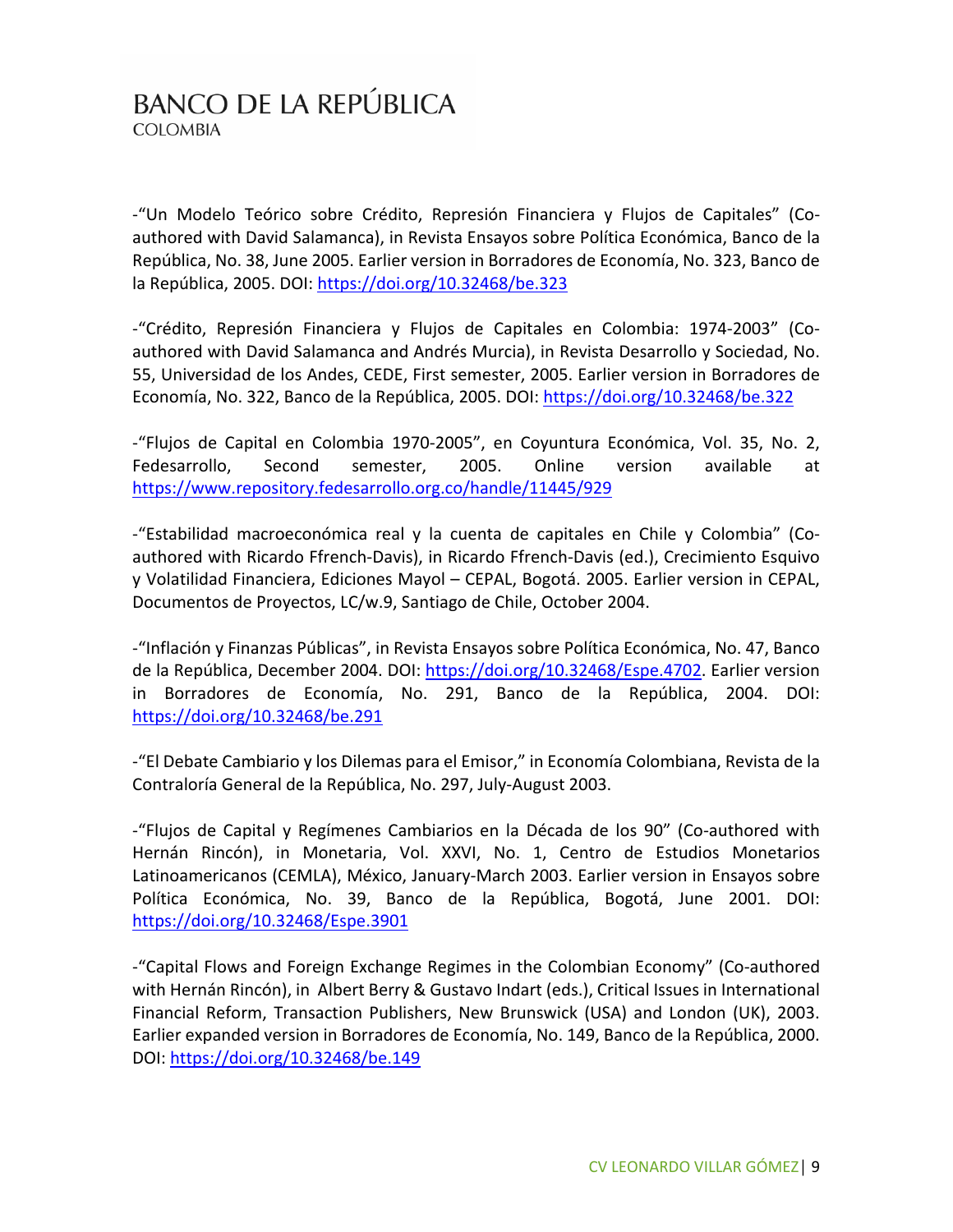-"Gasto Público en la Banca Oficial durante Crisis Financieras," in Crisis Financiera y Respuestas de Política, book published by Fedesarrollo and Fogafín, Alfaomega, Bogotá, August 2002.

-"La Crisis Argentina: Lecciones para Colombia," in Revista Javeriana, No. 682, Vol. 138, March 2002.

-"Reflexiones para una Evaluación de la Política Monetaria," in Revista Mensual del Banco de la República, Vol. LXXIV, No. 887, September 2001. Online version available at <https://publicaciones.banrepcultural.org/index.php/banrep/article/view/11025>

-"Empleo y Economía: Implicaciones de Política Económica," in Miguel Urrutia (ed.), Empleo y Economía, Memorias del Seminario, Banco de la República, Bogotá, March 2001. Online version available available available at the state  $\alpha$ <https://babel.banrepcultural.org/digital/collection/p17054coll18/id/454/rec/1>

-"Reglas versus Discrecionalidad en las Políticas Fiscal, Monetaria y Cambiaria: Un Problema de Economía Política y Credibilidad," in Revista Mensual del Banco de la República, Vol. LXXIV, No. 880, February 2001. Online version available at <https://publicaciones.banrepcultural.org/index.php/banrep/article/view/10583>

-"Fondos de Estabilización Macroeconómica: El Caso de Colombia," in Luis E. Rivero (ed.), Fondos de Estabilización Macroeconómica, Banco Central de Venezuela, Caracas, 2001.

-"Estabilidad de Precios, Crecimiento y Credibilidad," in Revista Mensual del Banco de la República, Vol. LXXIII, No. 875, September 2000. Online version available at <https://publicaciones.banrepcultural.org/index.php/banrep/article/view/10692>

-"Política Cambiaria en un Proceso de Ajuste Ordenado," in Boletín del Centro de Estudios Monetarios Latinoamericanos (CEMLA), Vol. 45, No. 3, May-June 2000. Earlier version in Revista Mensual del Banco de la República, Vol. LXXII, No. 864, Bogotá, October 1999. Online and version and available available at the contract of the version at the contract of the contract of t <https://publicaciones.banrepcultural.org/index.php/banrep/article/view/10846>

-"¿La Economía Colombiana se abrió o se cerró en la década de los noventa?," in Revista Mensual del Banco de la República, Vol. LXXIII, No. 867, January 2000. Available at <https://publicaciones.banrepcultural.org/index.php/banrep/article/view/10806>

-"Perspectivas Macroeconómicas, 1998," in ASOBANCARIA, Mercado de Derivados: Una Nueva Cultura para el Manejo del Riesgo, Bogotá, November 1998.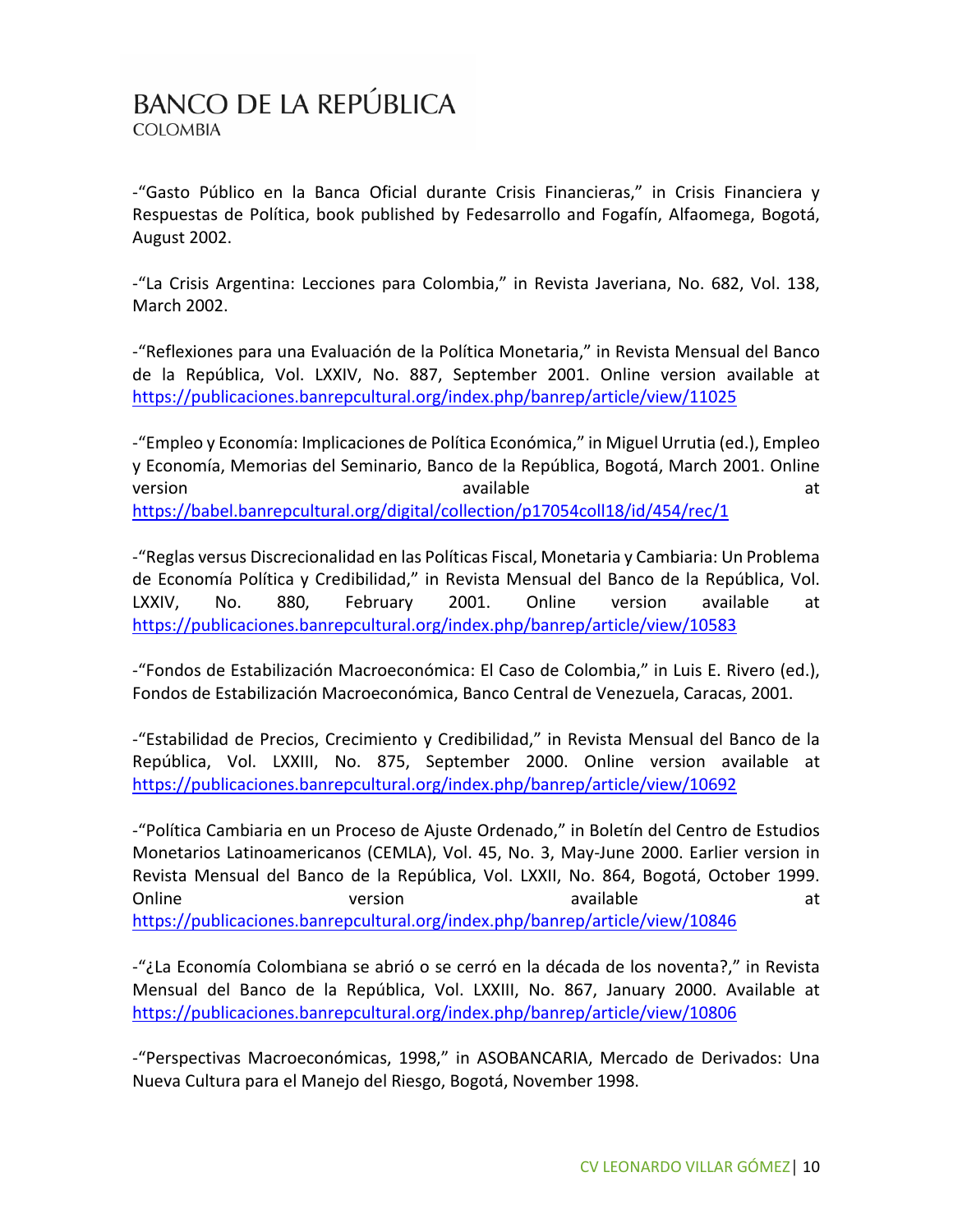-"Colombia frente a la Globalización de los Mercados de Capitales Internacionales," in Asociación de Fiduciarias, Memorias del I Simposio Nacional de Administradores de Portafolios de Inversión, Medellín, April 1998.

-"La Política Macroeconómica en 1997 y Perspectivas para 1998," in Revista Mensual del Banco de la República, Vol. LXXI, No.845, Bogotá, March 1998. Online version available at <https://publicaciones.banrepcultural.org/index.php/banrep/article/view/11434>

-Summary of the CEPAL book entitled "América Latina y el Caribe, Políticas para mejorar la inserción en la Economía Mundial," CEPAL and Fondo de Cultura Económica, Santiago, Chile, 1998. In Boletín Cultural y Bibliográfico, Biblioteca Luis Angel Arango, Vol. XXXIV. No. 46, 1997. Chline version available at [https://publicaciones.banrepcultural.org/index.php/boletin\\_cultural/article/view/1658](https://publicaciones.banrepcultural.org/index.php/boletin_cultural/article/view/1658)

-"Hacia una Nueva Regulación de los Inversionistas Institucionales," in Pensiones, Ahorro y Mercado de Capitales. Proceedings of a forum organized by Revista Dinero, la Universidad delos Andes and Grupo Skandia, Bogotá, Skandia, Editora Guadalupe, July 1997.

-"Política Cambiaria y Autonomía del Banco Central," commentary on a paper by Roberto Junguito and Hernando Vargas entitled "Independencia de los Bancos Centrales y Políticas Cambiarias en América Latina," published in E. Aguirre, R. Junguito & G. Miller (coordinators), La Banca Central en América Latina, Bogotá, Tercer Mundo Editores and Banco de la República, 1997.

-"Regulación y Actividad Financiera: Implicaciones de la Resolución 200 y su Impacto sobre el Sector Financiero Colombiano," in ASOBANCARIA, La Tesorería Moderna, Política Económica, Regulación y Manejo del Riesgo, Bogotá, July 1996.

-"¿Deben bajar las tasas de interés? ¿Cómo lograrlo?," in Debates de Coyuntura Económica, No.37, Fedesarrollo, Bogotá, March 1996.

-"Colombian Manufactured Exports, 1967-1991" (Co-authored with José Antonio Ocampo), published in Gerald K. Heilleiner (ed.), Manufacturing for Export in the Developing World: Problems and Possibilities, New York: Roultedge, 1995.

-"Evolución de las Importaciones: Ciclos de Apertura y Restricción," in Coyuntura Económica, FEDESARROLLO, Vol. XXV, No.4, December 1995. Online version available at <https://www.repository.fedesarrollo.org.co/handle/11445/2222>

- Comments on a paper by Luis Bernardo Flórez and Eduardo Fernández entitled "El Nuevo Modelo Colombiano de Desarrollo: Dificultades, Retos y Oportunidades," published in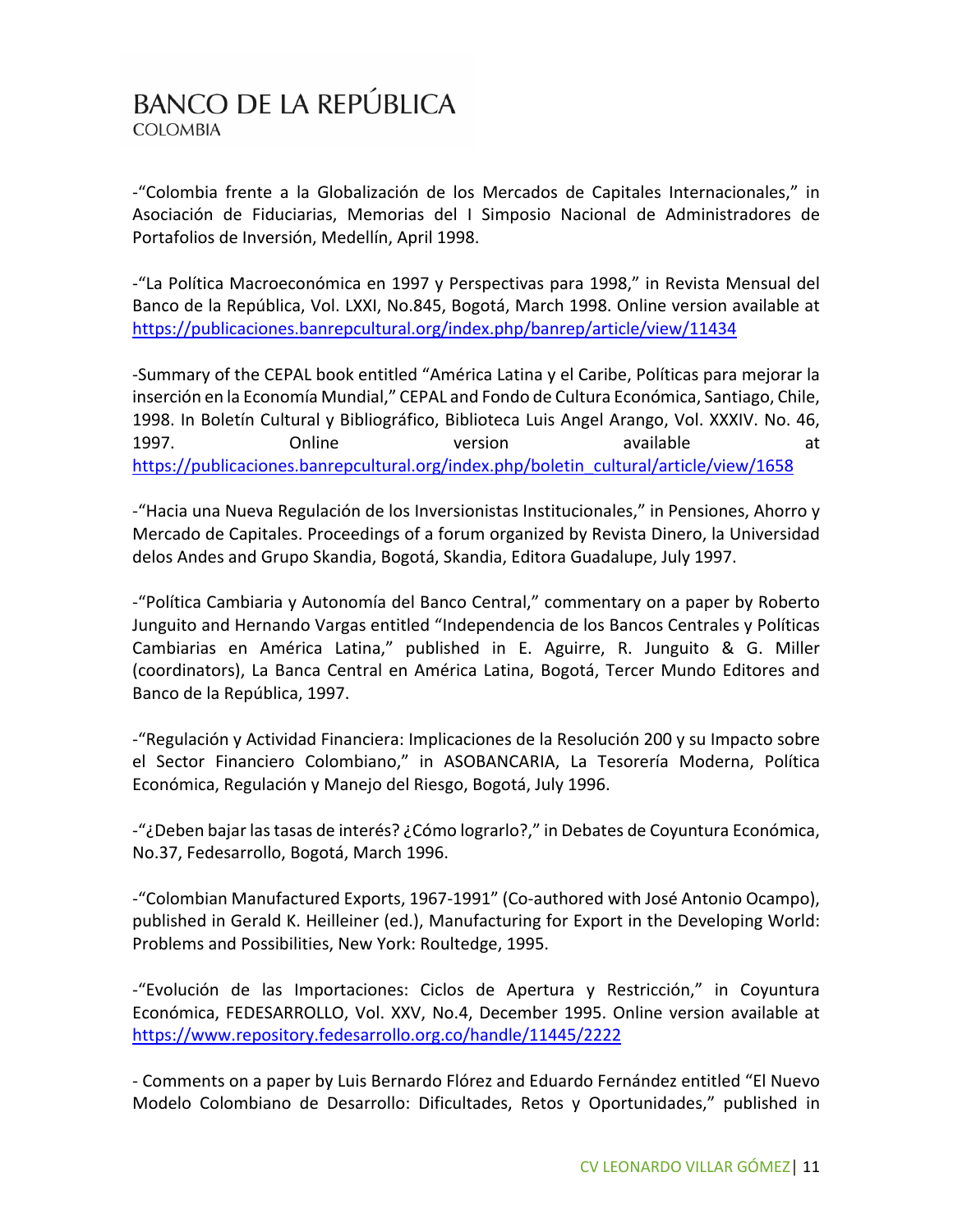Astrid Martínez (ed.), Primer Taller Asobancaria, Bogotá, Asociación Bancaria de Colombia, 1994.

-"Certicambios y Tasa de Cambio Real," in Estrategia Económica y Financiera, No. 184, Bogotá, February 1994.

-"Los Retos de la Política Económica," in ASOBANCARIA, Panorama Macro-económico: Los Retos de la Política Económica, Bogotá, October 1994.

-"Fuentes de Competitividad de las Exportaciones Industriales de Colombia" (Co-authored with José Antonio Ocampo), in Coyuntura Económica, Vol. XXIII, No. 4, December 1993.

-"Política Cambiaria y Estrategia Exportadora," Astrid Martínez (ed.), Apertura: Dos años después, Bogotá, Asociación Bancaria de Colombia, 1992.

-"Trayectoria y vicisitudes de la apertura económica colombiana" (Co-authored with José Antonio Ocampo), in Pensamiento Iberoamericano, Revista de Economía Política, 21, Volumen Especial Décimo Aniversario: Comercio, Apertura y Desarrollo, casos seleccionados, Madrid, Instituto de Cooperación Iberoamericana de España (ICI) and Comisión Económica para América Latina y el Caribe (CEPAL), January-June 1992.

-"Recursos Potenciales de los Fondos de Cesantías" (Co-authored with Sandra Zuluaga), in Banca y Finanzas, No. 20, Bogotá, July-December 1991.

-"Perspectivas de Crecimiento de Mediano Plazo de la Economía Colombiana: Aplicación de un modelo simple de crecimiento de tres brechas," in Eduardo Lora (ed.), Apertura y Crecimiento, Tercer Mundo Editores and FEDESARROLLO, Bogotá, February 1991.

-"Comercio Exterior Colombiano en la Década de los Ochenta," in Economía Colombiana, Revista de la Contraloría General de la República Economía Colombiana, Nos. 230 - 231, Bogotá, June-July 1990.

-Series of 14 articles on Colombian economic development published in the Sunday economics section of El Espectador, between October 1988 and May 1989.

-"La Inflación ¿Un fenómeno monetario?," in Economía Colombiana, Revista de la Contraloría General de la República, Nos. 205 - 206, Bogotá, May-June 1988.

-"Ahorro e Inversión en Colombia" (Co-authored with José Antonio Ocampo and Juan Luis Londoño), in Eduardo Lora (ed.), Lecturas de Macroeconomía, FEDESARROLLO – Tercer Mundo, Bogotá, 1988. Earlier version in Coyuntura Económica, Vol. XV, No. 2, June 1985.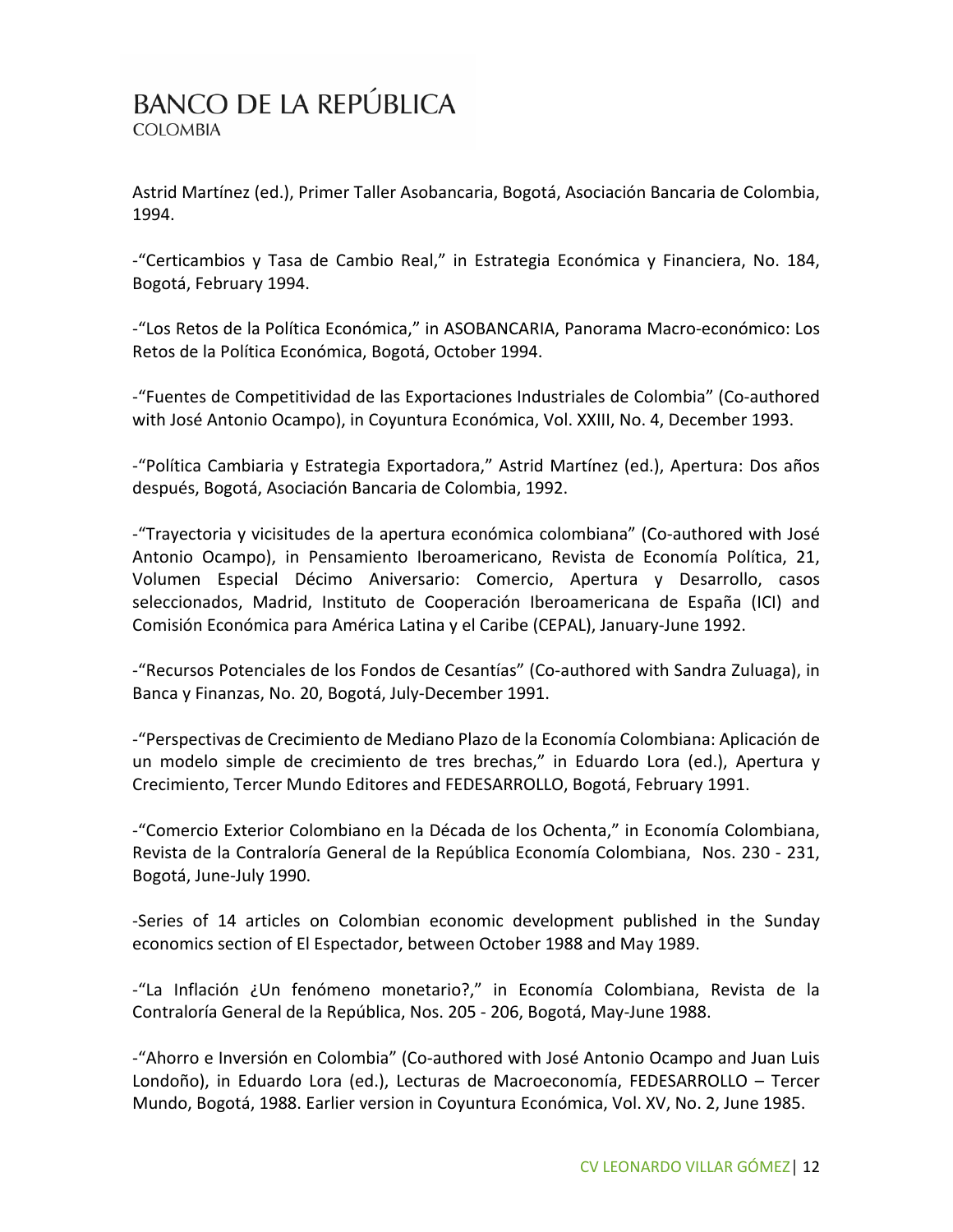-"Características de las Exportaciones Colombianas de Manufacturas: un análisis empírico sobre su intensidad en mano de obra," Revista Cambio y Progreso, DANE, Vol. 1, No. 2, Bogotá, May-August 1986.

-"Determinantes de las Importaciones en Colombia: Un Análisis Econométrico," Ensayos sobre Política Económica, No. 8, Banco de la República, Bogotá, December 1985. DOI: <https://doi.org/10.32468/Espe.803>

-"El Control Cuantitativo a las Importaciones en Colombia, Julio de 1983 - Junio de 1984," Coyuntura Económica, Fedesarrollo, Vol. XI, No. 3, Bogotá, October 1985.

-"Determinantes de la Evolución de las Exportaciones Menores en Colombia, 1960 – 1981," Coyuntura Económica. Fedesarrollo, Vol. XIV, No. 3, Bogotá, October 1984.

-"Simulaciones de la Balanza de Pagos, 1983-1990," Coyuntura Económica, Fedesarrollo, Vol. XIV, No. 2, Bogotá, June 1984.

-"Nuevas Tendencias del Endeudamiento Externo Colombiano," Coyuntura Económica, Fedesarrollo, Vol. XIII, No. 3, Bogotá, October 1983.

-"Evaluación del Régimen de Cesantías del Sector Privado" (Co-authored with José Antonio Ocampo), in Desarrollo y Sociedad, Cuaderno No. 5, Universidad de los Andes, November 1983. Partly reproduced in Economía Colombiana, Revista de la Contraloría General de la República, No. 156, April 1984.

-"Metodología para calcular el efecto de la retroactividad de las cesantías" (Co-authored with José Antonio Ocampo), in Documentos CEDE, No. 069, Universidad de los Andes, October 1982.

#### BOARDS OF DIRECTORS

| Board of Directors, Fundación Social                                                                     | Mar. 2017 - Oct. 2018  |
|----------------------------------------------------------------------------------------------------------|------------------------|
| Fondo de Garantías de Instituciones Financieras - FOGAFIN<br>Representative of the President of Colombia | Sept. 2013 – Oct. 2018 |
| Cámara de Riesgo Central de Contraparte de Colombia S.A.                                                 | May 2012 - Mar. 2017   |
| Office of the Superintendent of Securities -<br>President of the Securities Plenary Chamber              | Aug. 1994 - Jan. 1997  |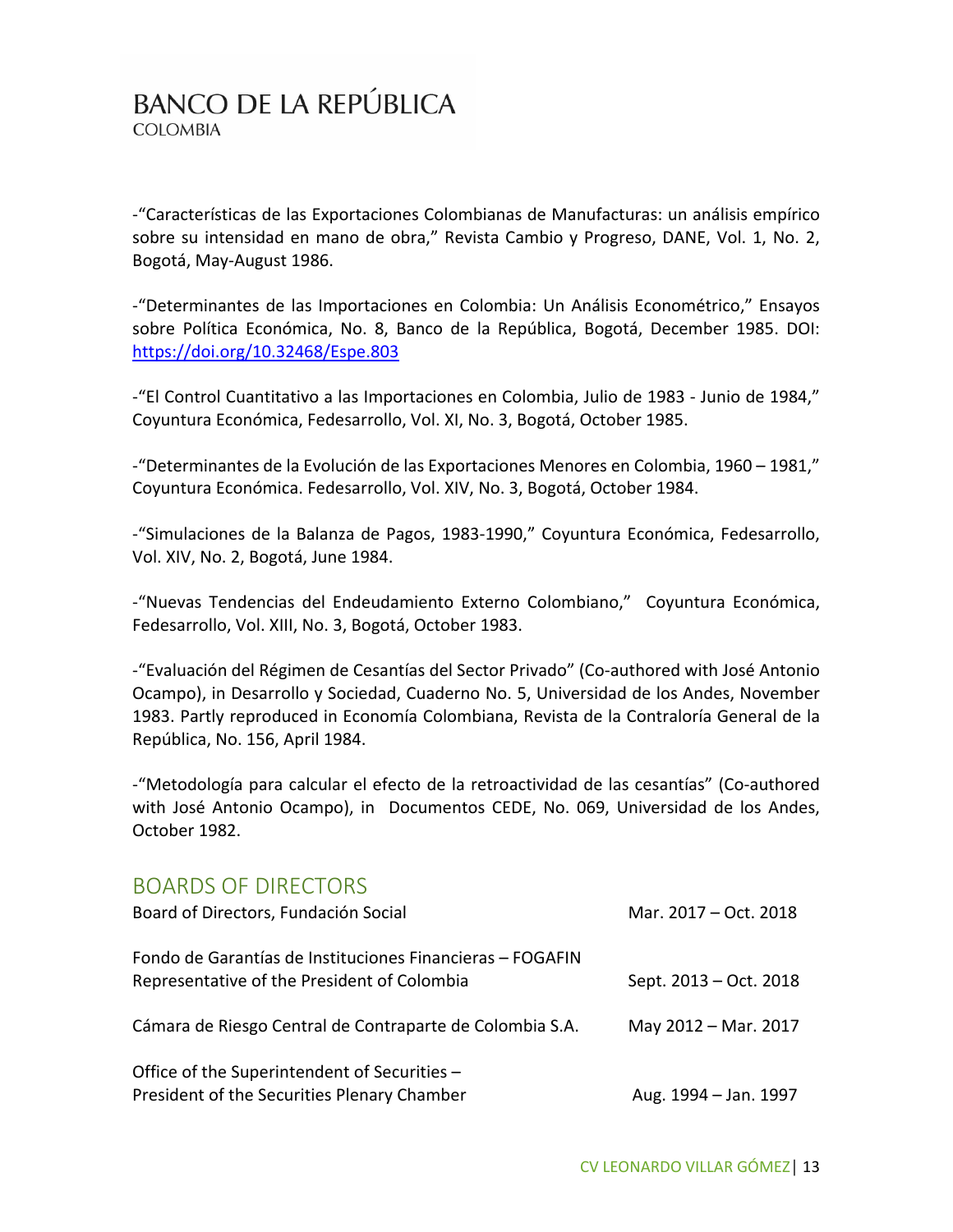| Fondo de Garantías de Instituciones Financieras - FOGAFIN<br>Alternate member, representing the Ministry of Finance<br>and Public Credit | Aug-1994 – Jan. 1997  |
|------------------------------------------------------------------------------------------------------------------------------------------|-----------------------|
| Banco de Comercio Exterior de Colombia - BANCOLDEX<br>Alternate member, representing the Ministry of Finance<br>and Public Credit        | Aug. 1994 – Jan. 1997 |
| Instituto de Fomento Industrial - IFI<br>Alternate Member, representing the Ministry of Finance<br>and Public Credit                     | Aug. 1994 - Jan. 1997 |
| Fondo Nacional de Garantías<br>Full Member, representing BANCOLDEX                                                                       | May 1994 - Aug. 1994  |
| Comisionista de Colombia<br>Full Member, representing the Office of the Vice President<br>of Finance at Banco de Colombia                | Dec. 1992 - May 1994  |

#### INTERNATIONAAL FORUMS AND SEMINARS

-CIEPLAN-CAF workshops: "América Latina y su Inserción en el Mundo Global del Siglo XXI," organized in conjunction with Fedesarrollo in Bogotá, Colombia and Universidad del Pacífico in Lima, Perú, in May and June 2013. Paper (Co-authored with Cristina Fernández): "El Reto de las Bonanzas de Recursos Naturales y la Inserción de América Latina en el Comercio Mundial".

-CIEPLAN – KDI, International Workshop on "Economic Knowledge Sharing between Latin America and Asia," Santiago, December 13, 2012. Paper (Co-authored with Cristina Fernández): "Korea's Fine Tuning between Outward Orientation and Regulation: Lessons for Latin America".

-6th Annual Toronto Forum, Toronto, Canada, October 3, 2012. Concluding remarks in the panel on "Emerging Markets: Keys to a Sustainable Recovery".

-CAF – Oxford University Conference on Latin America in a New Global Economic Order: Towards a New Model of Development, Oxford, February 17, 2012. Paper: "Social Challenges in Latin America and the Role of Fiscal Policy in Mitigating Income Inequalities".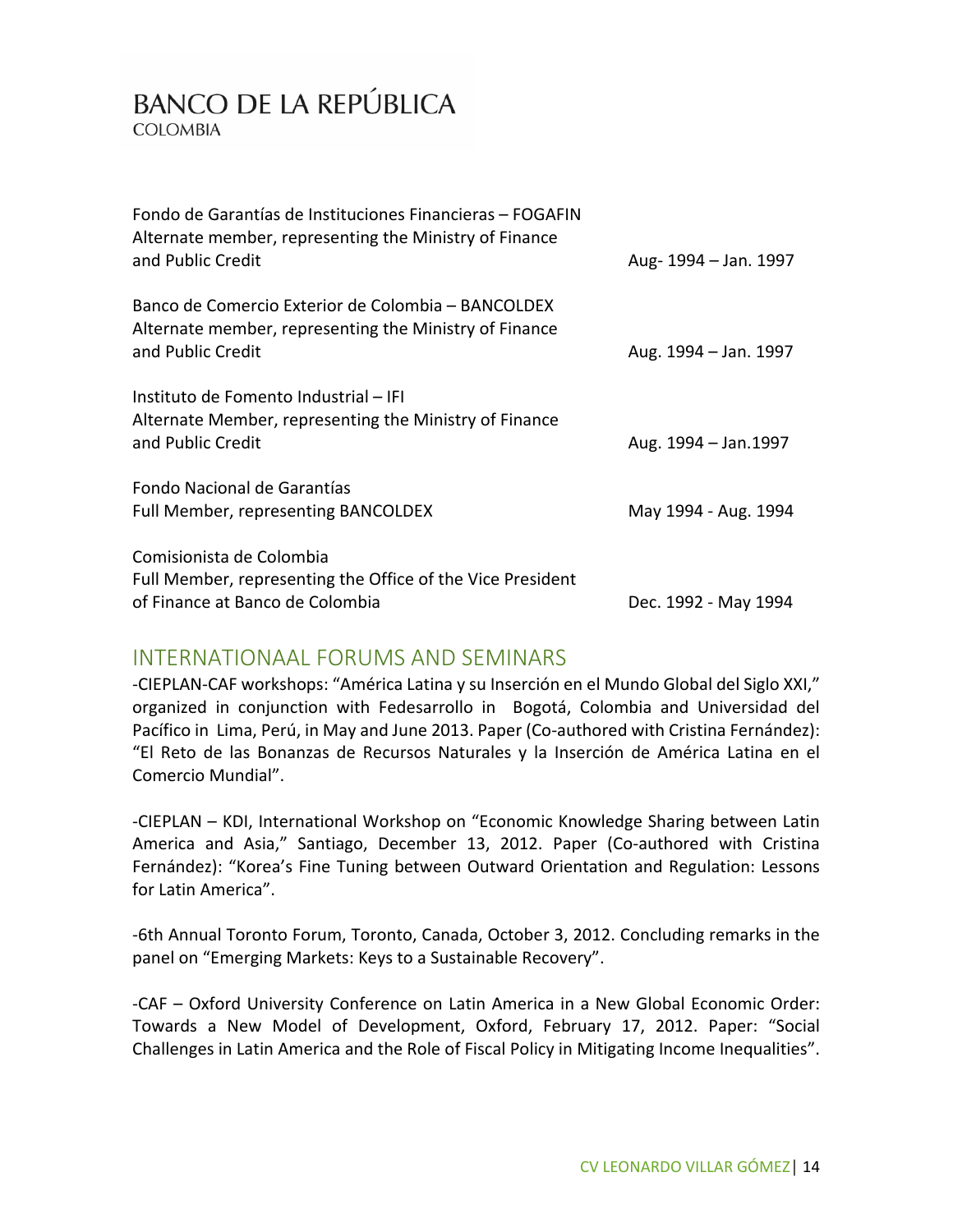-Forums to present the CAF Economy and Development Report on "Servicios Financieros para el Desarrollo: Promoviendo el Acceso en América Latina" (RED 2011), in Montevideo Buenos Aires, Lima, La Paz, Santa Cruz, Quito, Caracas and Bogotá during the second half of 2011.

-Conference on "Managing the Capital Account and Regulating the Financial Sector: A Developing Country Perspective," Rio de Janeiro, August 23-24, 2011. Paper: "The Role of Central Banks and Financial Regulation in Managing Capital Inflows to Emerging Economies".

-IV SEGIB Meeting of Economists, "La Sostenibilidad del Crecimiento en América Latina," Santander, Spain, July 6, 2011. Paper: "La Sostenibilidad de las Políticas Monetarias y los Tipos de Cambio".

-Forums to present the CAF Economy and Development Report on "Desarrollo Local: hacia un nuevo protagonismo de las ciudades y regiones" (RED 2010), in Cali, Cartagena and La Paz, Second semester, 2010.

-Ibero-Americano Meeting: "El Impulso de la Banca en la Recuperación de las Economías de Iberoamérica," Ibero-American General Secretariat, Madrid, July 14 de 2009. Paper for the panel on "La Recuperación Económica en un Entorno de Reducción del Endeudamiento".

-Meeting on "Governance, Transparency and Accountability in Financial Institutions and Regulatory Bodies," Initiative for Policy Dialogue and Friederic Ehbert Foundation, Columbia University, April 27-28, 2009. Paper: "Governance, Transparency and Accountability in the Colombian Central Bank and Financial Regulation". [http://www0.gsb.columbia.edu/ipd/programs/item.cfm?ptid=2&prid=25&iyid=5&itid=16](http://www0.gsb.columbia.edu/ipd/programs/item.cfm?ptid=2&prid=25&iyid=5&itid=1654) [54](http://www0.gsb.columbia.edu/ipd/programs/item.cfm?ptid=2&prid=25&iyid=5&itid=1654)

-J.P Morgan Investor Seminar at the time of IMF/World Bank Annual Meetings, Washington, October, 2008. Paper: "Monetary Policy in Colombia: Is Inflation Targeting the Appropriate Strategy in the Current Crisis?".

-Seminar: "Informality, Corruption and Institutions," Inter-American Seminar on Economics, NBER- FEDESARROLLO, Bogotá, December 2006. Comments on a paper by Alberto Alesina and Guido Tobellini entitled "Why is Fiscal Policy often Procyclical?".

-Conference: "International Reserve Diversification and Disclosure," Swiss National Bank and Institute for International Economics, Zurich, Switzerland, September, 2006. Paper: "International Reserve Management in the Central Bank of Colombia".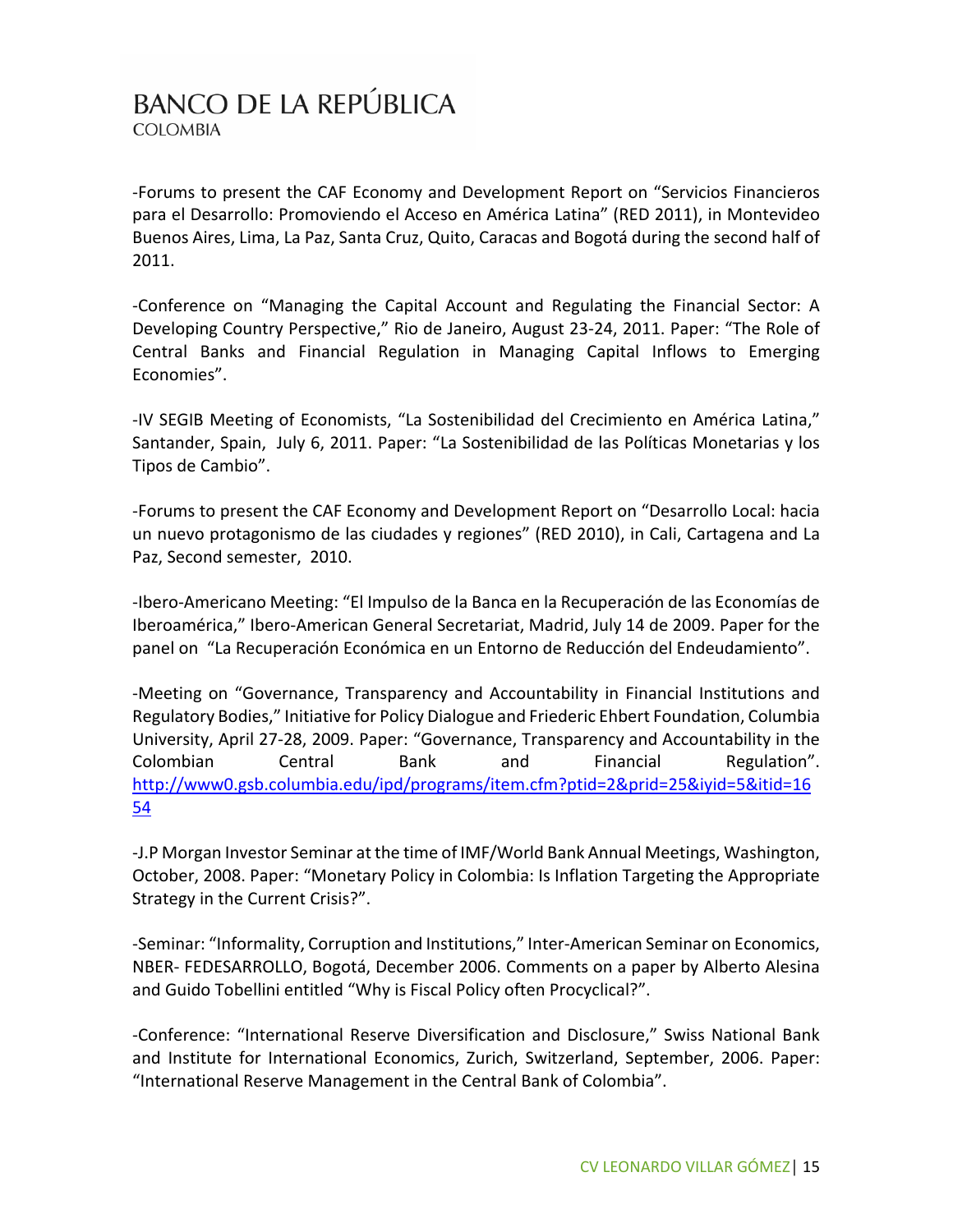-Panel Discussion: "Apreciación Cambiaria en América Latina: ¿Qué Hacer?," CEPAL – Reunión REDIMA-CAN, Santiago de Chile, November 9, 2005. Paper: "Intervención Cambiaria y Estrategia de Inflación Objetivo: El Caso Colombiano".

-VI Foro del Mercado de Valores Latinoamericanos en Euros, LATIBEX, Madrid, November 2004. Paper: "Economía Colombiana: Evolución reciente y Perspectivas".

-Seminar: "Management of Volatility, Financial Liberalization and Growth in Emerging Economies," ECLAC, Santiago de Chile, April 24-25, 2003. Paper in conjunction with Ricardo Ffrench-Davis: "The Capital Account and Real Macroeconomic Stabilization: Chile and Colombia".

-Conference: "Domestic Finance and Global Capital in Latin America," Federal Reserve Bank of Atlanta, Miami, November 1-2, 2001. Paper: "Is there a Role for Counter-Cyclical Monetary Policies in Emerging Economies in a Context of Global Financial Markets?." Published on Internet: [https://www.frbatlanta.org/-](https://www.frbatlanta.org/-/media/documents/econ_rd/larg/events/conf2001/villargomezrevised.pdf) [/media/documents/econ\\_rd/larg/events/conf2001/villargomezrevised.pdf](https://www.frbatlanta.org/-/media/documents/econ_rd/larg/events/conf2001/villargomezrevised.pdf)

-Conference: "Critical Issues in Financial Reform: Latin American Caribbean and Canadian Perspectives," University of Toronto, June 1-2, 2000. Paper in conjunction with Hernán Rincón: "The Colombian Economy in the Nineties: Capital Flows and Foreign Exchange Regimes".

-X Asamblea Plenaria Anual del Consejo Empresario de América Latina (CEAL), Guatemala, September 3, 1999. Paper: "La Moneda Única: Una Visión Ecléctica".

-Seminar: "Fondos de Estabilización Macroeconómicos," organized by the World Bank and Banco Central de Venezuela, Caracas, December 9, 1997. Paper: "Fondos de Estabilización Macroeconómica: El Caso de Colombia".

- Seminar: "Trade and Industrialization Revisited," organized by WIDER and the OECD Development Centre, Paris, November 24-27, 1992. Paper in conjunction with José Antonio Ocampo: "Colombian Manufacturing Exports, 1967-1991".

- Seminario: "Dinámica de los Mercados Internacionales y Políticas Comerciales para el Desarrollo," organizado por ICI, UNCTAD y CEPAL, El Escorial, Spain, July 8 – 12, 1991. Paper in conjunction with José Antonio Ocampo: "Trayectoria y Vicisitudes de la Apertura Económica Colombiana".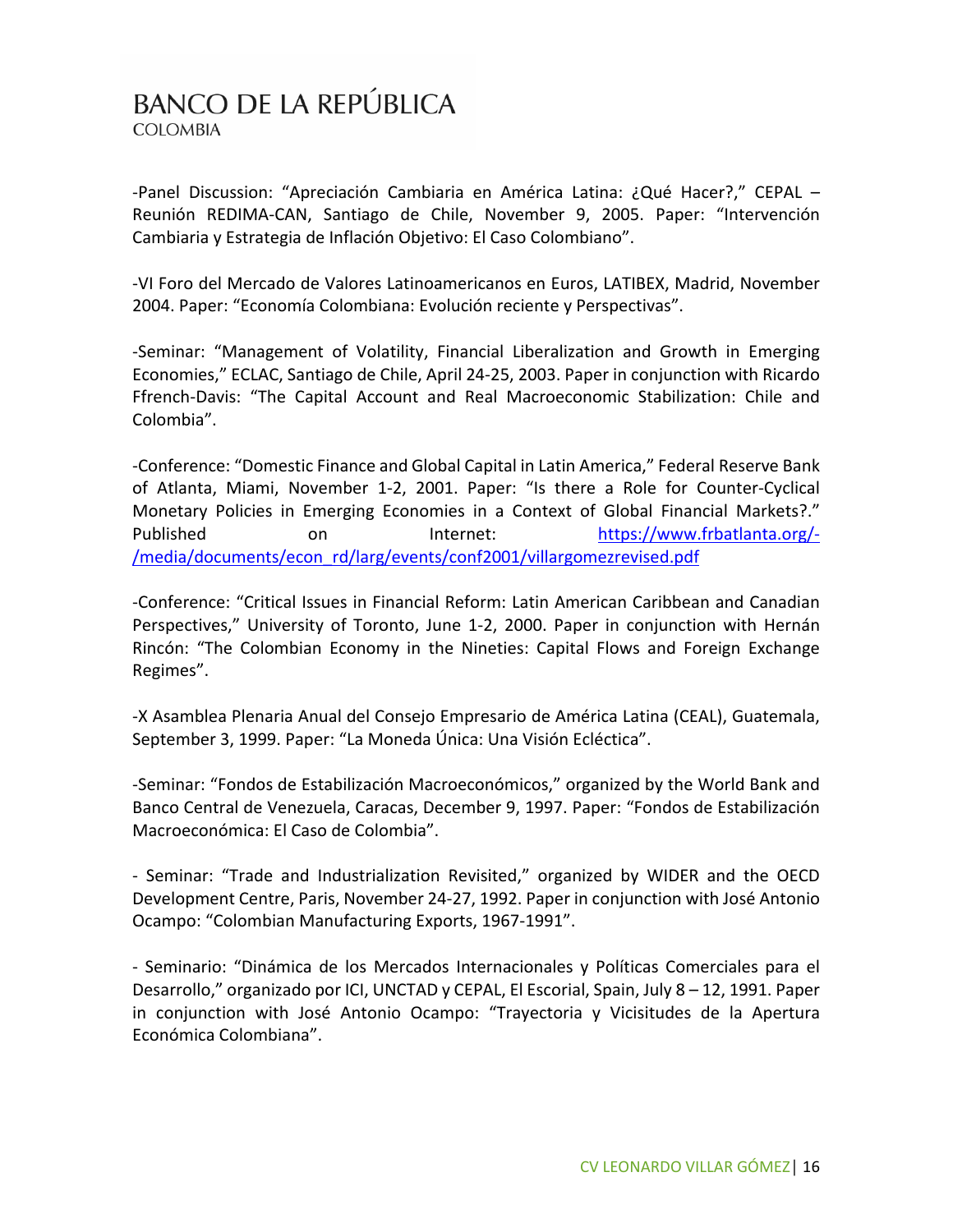- Seminar: "La economía colombiana y las relaciones colombo-venezolanas," organized by Veneconomía and La Nota Económica, Caracas, Venezuela, November 14, 1991. Paper: "El Sector Financiero Colombiano: Estructura, Evolución Reciente y Perspectivas".

- XI Reunión Anual de Centros Miembros del Programa de Estudios Conjuntos sobre Relaciones Internacionales de América Latina, RIAL, San Lorenzo del Escorial, Spain, October 8-12, 1989. Paper: "Comercio Exterior y Políticas de Ajuste en Colombia en la Década de los Ochenta".

- Conference on Medium-run Development Strategies for Developing Countries, organized by the World Institute for Development Economics Research (WIDER) of the United Nations University. Oslo, Norway, October 12-14, 1989. Bogotá. Paper: "Colombia: Medium Run Growth Prospects. A Simple Three Gap Model".

- Segundo Seminario Anual Interamericano sobre Economía, organized by the National Bureau of Economic Research, Pontificia Universidad Católica de Rio de Janeiro and FEDESARROLLO, March 20-April 1, 1989, Bogotá. Commentary on the presentation by Edmar Bacha: "A Three Gap Model of Foreign Transfers and the GDP Growth in Developing Countries".

- Conference on Medium-run Development Strategies for Developing Countries, organized by the World Institute for Development Economics Research (WIDER) of the United Nations University. Helsinki, August 9-11, 1988. Paper co-authored with José Antonio Ocampo: "Development Issues Relevant for Colombia".

- Quinta Reunión Regional Latinoamericana de la Sociedad Econométrica. Bogotá, July 1984. Paper: "Determinantes de la Evolución de las Exportaciones Menores en Colombia, 1960- 1981".

#### TEACHING EXPERIENCE

| UNIVERSIDAD DE LOS ANDES                         |                    |
|--------------------------------------------------|--------------------|
| Instructor, Seminar on Economic Policy Topics    | 2013               |
| Instructor, Course on Monetary Policy,           |                    |
| Foreign Exchange and Financial Topics            | 2008               |
| Instructor, Course on Monetary Policy and Theory | 2003 - 2004 & 2007 |
| Lecturer, Macroeconomics I                       | 1997 - 2003        |
| Instructor, Economic Analysis Workshop           | 1994               |
| Instructor, Colombian Economic Policy Course     | 1993               |